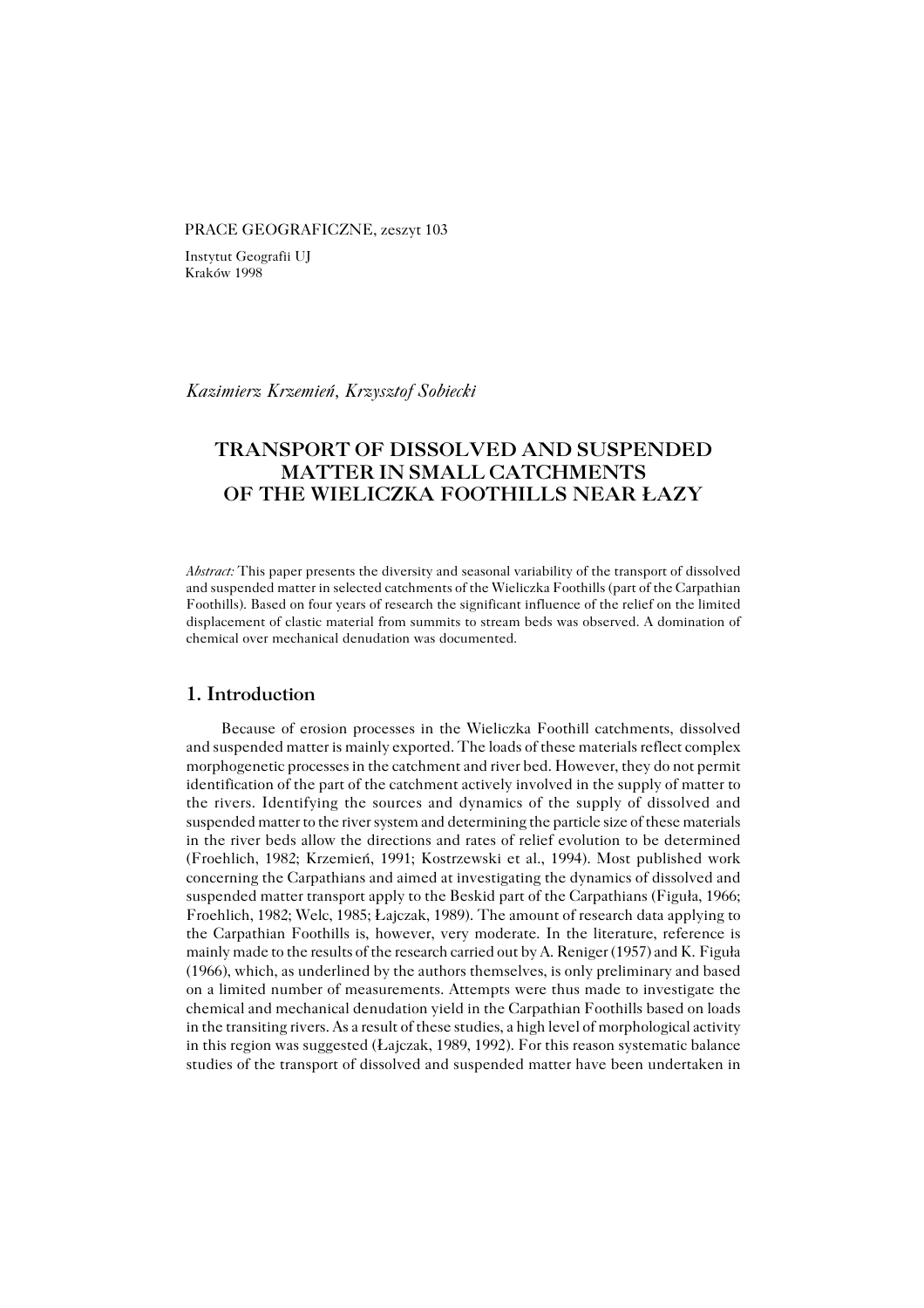the Carpathian Foothills, close to the Research Field Centre of the Institute of Geography, Jagiellonian University in Łazy near Bochnia (Krzemień, 1996).

The aim of the studies carried out in this region since 1993 is to investigate the diversity and seasonal variability of the export of dissolved and suspended matter from foothill catchments of various sizes as well as the relationships between the types of material transported. The investigations were carried out mainly in the experimental drainage basins of the Stara Rzeka River (22.4 km<sup>2</sup>) and Dworski stream (0.29 km<sup>2</sup>) and partially in the Kubaleniec catchment  $(1.0 \text{ km}^2)$  (Tab. 1).

Tab. 1. Concentration of dissolved and suspended particulate matter in the catchment of the Stara Rzeka River and in the tributary catchments with reference to the geological structure and land use patterns in 1993−1996.

Tab. 1. Koncentracja materiału rozpuszczonego i zawiesiny w zlewni Starej Rzeki oraz w zlewniach cząstkowych na tle budowy geologicznej i użytkowania ziemi w latach 1993−1996.

| Water course     | Area            | Geology                                                                                                                                   | Land use - Użytkowanie |                   |                    |      | TDS - Mineralizacja<br>mg/l | TSS Zawiesina<br>mg/        |            |                              |
|------------------|-----------------|-------------------------------------------------------------------------------------------------------------------------------------------|------------------------|-------------------|--------------------|------|-----------------------------|-----------------------------|------------|------------------------------|
| Ciek             | Obszar          | Budowa geologiczna                                                                                                                        | forests                | grassland         | arable land others |      | high flow                   | between<br>high flows       | high flow  | between<br>high flows        |
|                  | km <sup>2</sup> |                                                                                                                                           | lasy                   | łaki<br>pastwiska | orne               | inne | wezbrania                   | okr. miedzy-<br>wezbraniowe | wezbrania  | okr. miedzy<br>wezbraniowe I |
| Stara Rzeka      | 22.4            | Flysch, sandstone<br>and Miocene clay,<br>loess-like surface<br>deposits.<br>Flisz, piaskowce i iły<br>mioceńskie, utwory<br>lessopodobne | 41.3                   | 13.3              | 38.7               | 6.7  | 103-199                     | 308-430                     | 335-13 298 | $1.4 - 21.0$                 |
| Kubaleniec       | 1.0             | Sandstone, Miocene<br>clay, loess-like<br>surface deposits.<br>Piaskowce, iły<br>mioceńskie, utwory<br>lessopodobne                       | 0.4                    | 22.4              | 64.7               | 12.5 | 173-273                     | 387-744                     | 213-339    | 1.0-19.5                     |
| Dworski<br>Potok | 0.29            |                                                                                                                                           | 1.6                    | 59.8              | 33.2               | 5.4  | 51-270                      | 426-759                     | 108-2006   | $1.3 - 21.0$                 |

## **2. Area of the study**

The area of the study covers three catchments (Fig. 1) located in the northern marginal area of the Wieliczka Foothills near Bochnia, between the rivers of Raba and Uszwica. The main river under research − Stara Rzeka − is a tributary of the Vistula river. The upper part of Stara Rzeka is situated within the Wieliczka Foothills while the lower part crosses the Sandomierz Basin. The foothill part is built of flysch rock of Silesian and sub−Silesian units and of Miocene sandstone and clay. The slopes and summit areas are covered with thick loess−like formations and the valley bottoms are lined with dusty deposits of prolluvial origin. The wide and smooth ridges are at an elevation up to 260−360 m a.s.l.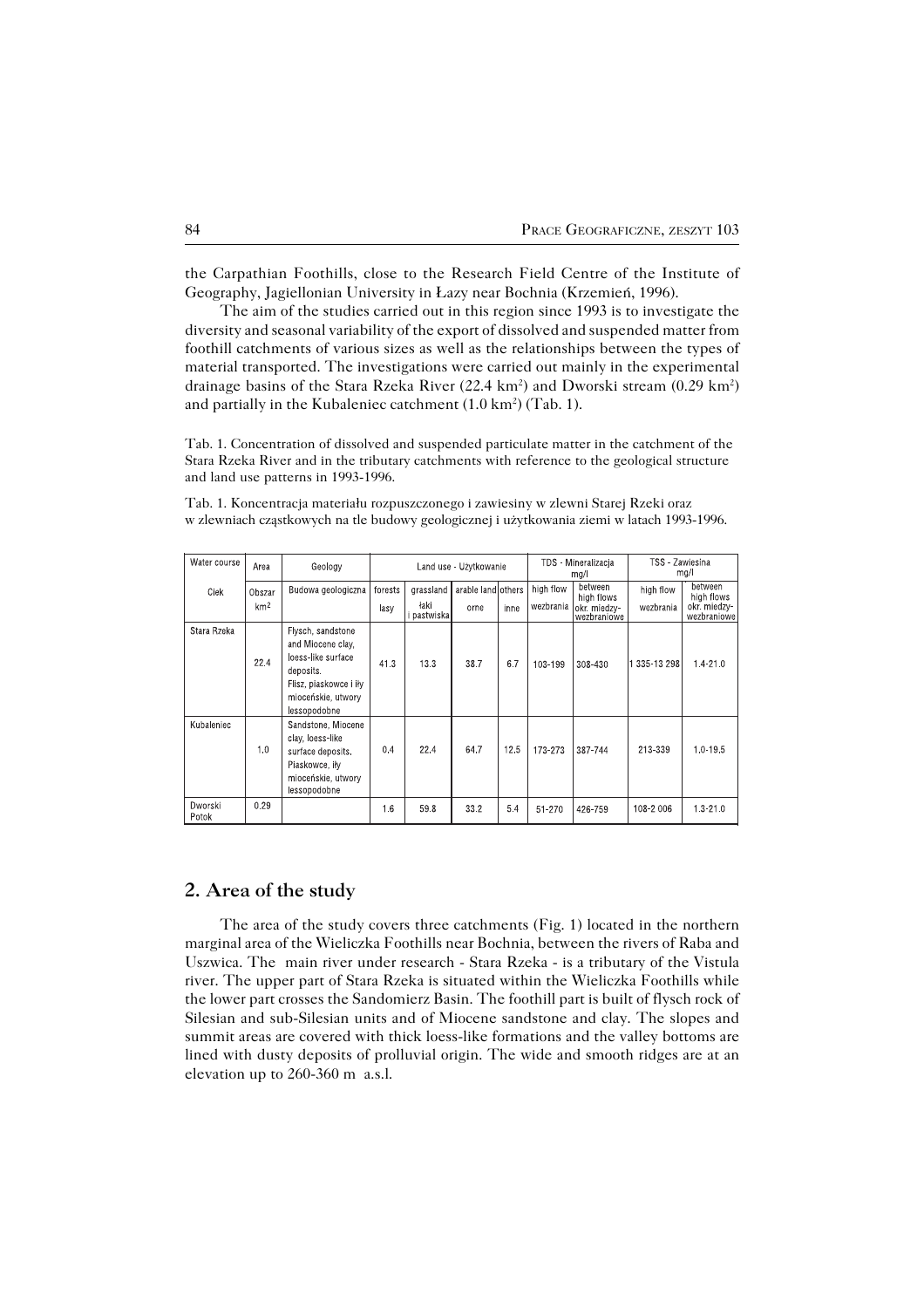Fig. 1. Location of the study area.

Rys. 1. Położenie obszaru badań.

The Stara Rzeka valley floor is flat and 100−250 meters wide. It is dissected by a three−to−five−metre−deep and meandering channel of twenty to thirty metres in width. The valley floor includes a river channel of about four metres in width. The banks of the channel are undercut over a considerable length.

The Dworski stream valley floor is flat, filled with silty alluvia and has a width of thirty to a hundred metres. The bed of the stream cuts a channel 0.5−1.5 meters deep. The stream bed is mostly covered with higrophilic vegetation.

The bottom of the valley of Kubaleniec is also flat, wide and damp at some spots. It is filled with dusty and sandy deposits with clay insertions. The bed of the stream is meandering and reaches a maximum width of two metres. It cuts the valley bottom down to a depth of three metres at its lower course section.

During the period of investigation (1993−1996) the total annual precipitation ranged between 540.4 mm in 1993 and 773.8 mm in 1996. As compared to the average values from the decade 1987−1996 (624.0 mm), the years 1993 and 1995 were 'drier' and 1994 and 1996 were significantly 'wetter' (Tab. 2).

The average annual discharges of the Stara Rzeka River ranged from 0.072 m<sup>-3</sup> s<sup>-1</sup> to 0.167 m−3 s−1 (Tab. 3). As compared to the average discharges for the decade 1987−1996 (0.131 m−3 s−1), the averages in the period of study were lower in 1993, 1994 and 1995 and higher in 1996. The average annual discharges in the Dworski stream ranged from 1.16 l s<sup>-1</sup> to 2.79 l s<sup>-1</sup> (Tab. 4). As compared to the averages in 1987-1996 (1.38 l s<sup>-1</sup>) the discharges were lower in 1993, close to average in 1994 and higher in 1995 and 1996.

In the Stara Rzeka drainage basin, forests cover 41.3% of the area, grasslands account for 13.3% and arable land covers 38.7%. Until 1994 forests occupied 1.6% of the Dworski stream catchment, grasslands − 59.8% and arable land − 33.2% (see Tab.1). In the spring of 1995, part of the grassland area was ploughed thus increasing the area of arable land.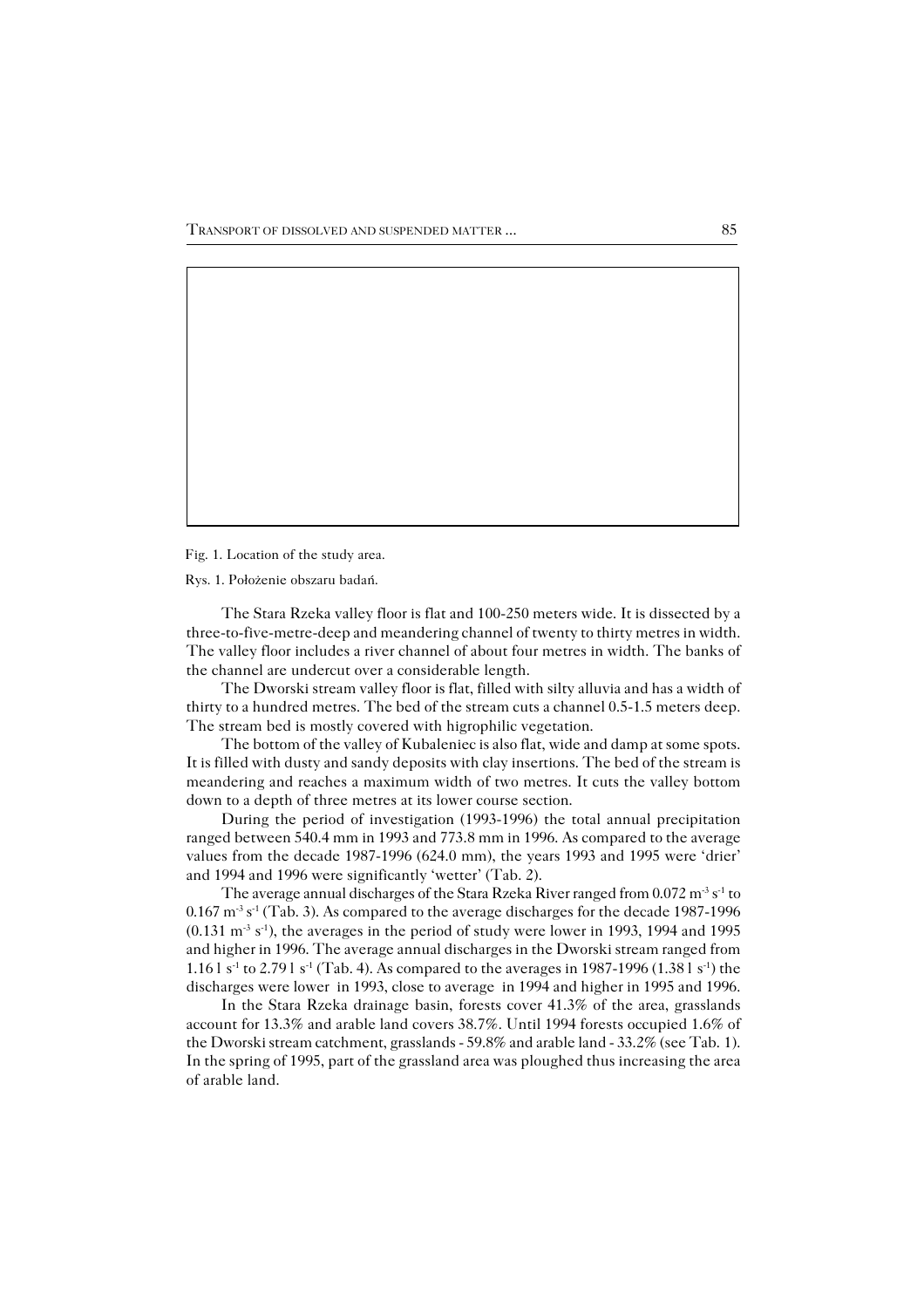Tab. 2. Total monthly and annual precipitation (in mm) recorded by the meteorological station in Łazy during the hydrological years 1993−1996.

Tab. 2. Sumy opadów miesięcznych i rocznych (w mm) na stacji meteorologicznej w Łazach w latach hydrologicznych 1993−1996.

| Hydrological year<br>Rok hydrologiczny | ΧI   | ХII  |      |      | Ш    | IV    |       | ٧I    | ۷H   | VIII  | IX    |      | Annual<br>total<br>Suma<br>roczna |
|----------------------------------------|------|------|------|------|------|-------|-------|-------|------|-------|-------|------|-----------------------------------|
| 1993                                   | 31.8 | 40.0 | 24.2 | 20.0 | 48.4 | 260   | 45.7  | 807   | 87.3 | 61.8  | 37.5  | 37.0 | 540.4                             |
| 1994                                   | 29.7 | 18.4 | 42.4 | 8.2  | 61.2 | 119.0 | 82.9  | 80.7  | 43.2 | 80.9  | 784   | 77.0 | 722.0                             |
| 1995                                   | 20.8 | 27.8 | 147  | 35.5 | 46.6 | 73.1  | 124.0 | 87.6  | 35.9 | 52.8  | 67.8  | 13.1 | 599.7                             |
| 1996                                   | 280  | 39.5 | 27.8 | 11.0 | 34.4 | 45.5  | 945   | 121.1 | 80.8 | 154.8 | 107.2 | 29.2 | 773.8                             |

Tab. 3. Average monthly and annual flows  $(m^3 s^{-1})$  of the Stara Rzeka River during the hydrological years 1993−1996.

Tab. 3. Średnie miesięczne i roczne przepływy (m<sup>3</sup> s<sup>−1</sup>) Starej Rzeki w latach hydrologicznych 1993−1996.

| Hydrological year<br>Rok hydrologiczny | ΧI    | XΙ    |       |                 | Ш     | I٧    |       | ٧I    | ٧II   | VIII  | IΧ    | λ     | Mean<br>Srednia |
|----------------------------------------|-------|-------|-------|-----------------|-------|-------|-------|-------|-------|-------|-------|-------|-----------------|
| 1993                                   | 0.091 | 0.142 | J.127 | 0051            | 0.024 | 0.507 | 0.507 | 0.009 | 0.015 | 0.004 | 0.009 | 0.012 | 0114            |
| 1994                                   | 0.025 | 0.017 | 059 ( | 0.047           | 0.142 | 0.712 | 0.712 | 0.216 | 0.004 | 0.005 | 0.01  | 0.033 | 0.116           |
| 1995                                   | 0.03  | 0.061 | 0.06  | 0.085           | 0.146 | 0.214 | 0.214 | 0.11  | 0.018 | 0.001 | 0.005 | 0.005 | 0.072           |
| 1996                                   | 0.02  | 0.07  | 0.06  | 0 <sub>02</sub> | 0.25  | 0.27  | 0.27  | 0.16  | 0.04  | 0.27  | 0.56  | 0.140 | 0.167           |

Tab. 4. Average monthly and annual flows  $(1s<sup>-1</sup>)$  of the Dworski Potok Stream during the hydrological years 1993−1996.

Tab. 4. Średnie miesięczne i roczne przepływy (ls −1) Dworskiego Potoku w latach hydrologicznych 1993−1996.

| Hydrological year<br>Rok hydrologiczny | XI   | ΧIΙ  |      |      | Ш    | IV   | V    | ٧I    | ٧II  | VIII | IΧ   | $\checkmark$<br>Λ | Mean<br>Srednia |
|----------------------------------------|------|------|------|------|------|------|------|-------|------|------|------|-------------------|-----------------|
| 1993                                   | l 03 | .51  | .57  | l 00 | 296  | 4.49 | 037  | 0.18  | 0.19 | 0.01 | 0.14 | 042               | 1.16            |
| 1994                                   | 0.55 | 0.71 | 1.15 | 1.15 | .98  | 7.44 | . 44 | 48    | 0.05 | 0    | 0.16 | 0.93              | 1.45            |
| 1995                                   | 01   | -44  | .46  | 69   | 223  | 244  | 282  | .47   | 0.54 | 0    | 0.05 | 0.06              | 1.32            |
| 1996                                   | 059  | 0.88 | .46  | 0.71 | 3.66 | 324  | i 15 | 00 04 | 0.58 | 2.89 | 6.08 | 2.18              | 279             |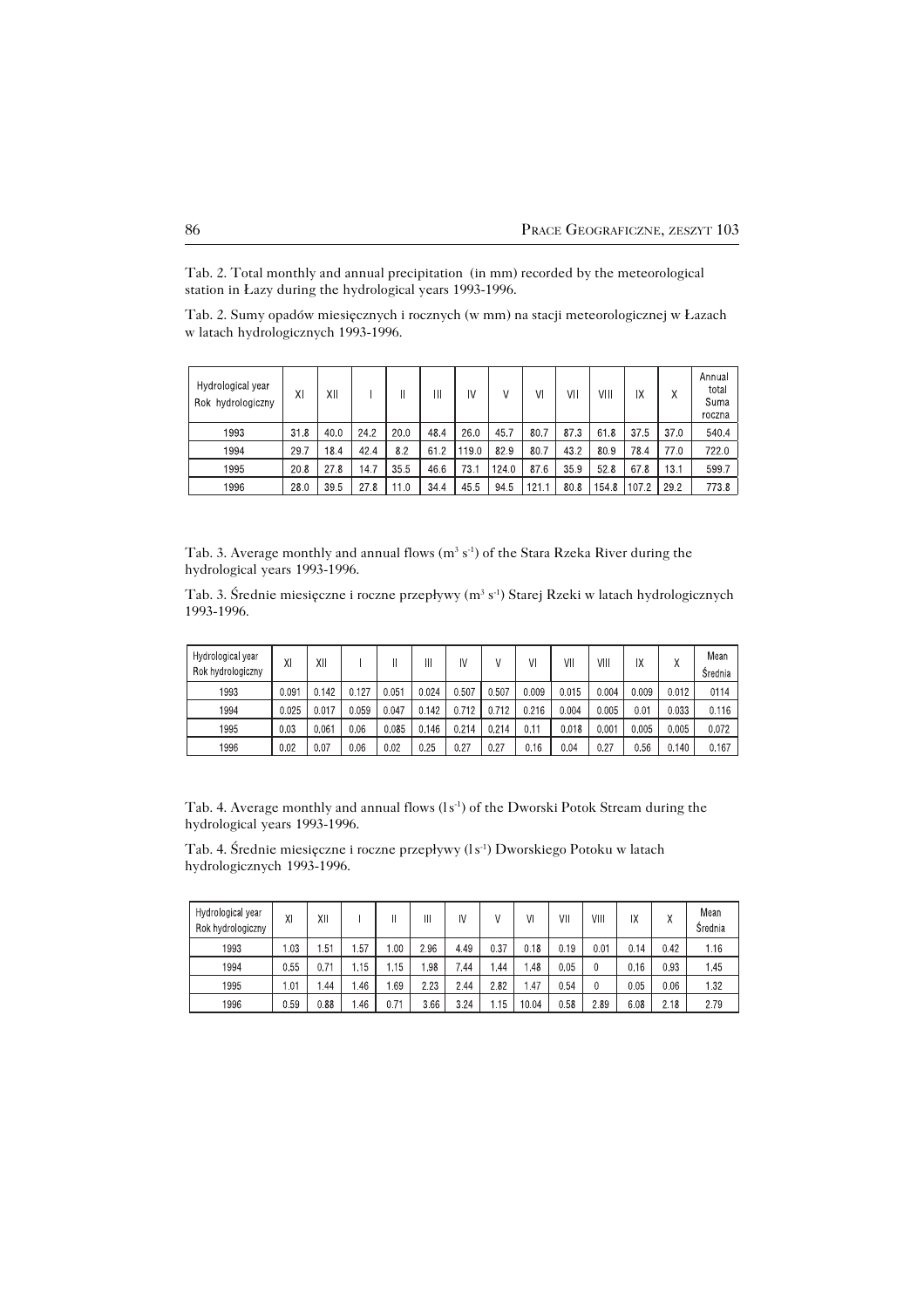#### **3. Methodology**

The investigated catchments of the Stara Rzeka River, Dworski and Kubaleniec streams were controlled by hydrometric profiles with flumes and limnigraphs (see Fig.1). The water levels were measured and one−liter water samples are taken to determine conductivity, TDS (total dissolved solids) and TSS (total suspended solids). Conductivity was measured daily. Concentration of dissolved and suspended matter was measured every three days. During high flow periods the frequency of measurements was increased (one−hour, half an hour or even fifteen minutes intervals). Conductivity was measured using a computer−controlled conductometer CC−315 with a reference temperature of 25°C. The concentrations of dissolved solids were determined by evaporating the water and drying the samples at 180°C. The determination of daily contents of dissolved matter was based on the relationship between this parameter and the conductivity (Krzemień, 1995). The concentration of suspended solids was determined by centrifugation in an MPW 6 centrifuge and by evaporating the remaining water at 105°C. All the analyses were performed by B.Jaszczyńska, M. Cisowska and A. Tutaj at the hydrochemical laboratory of the Research Field Centre.

The dissolved matter loads were calculated by multiplying the concentration of the material by the water run−off for particular days, months and years. The suspended solid loads were determined separately for the periods of high flows and the periods between them. They were expressed as a product of the concentration of suspended solids, the water discharge and the time interval between measurements.

## **4. Transport of dissolved matter**

## **4.1. Spatial diversity and variability in the concentration of dissolved matter over the year**

The water samples from the Stara Rzeka catchment are characterized by a wide range of dissolved matter concentrations - from 103 to 759 mg l<sup>-1</sup> depending on their origin, circulation time and course (see Tab. 1). They are very similar to the values obtained in other mountain rivers similar in size (Chełmicki et al. 1992). The water in the Stara Rzeka River is less mineralized (up to 335 mg l−1). The highest concentrations of dissolved matter were found in the water of the Dworski stream (up to 759 mg l<sup>-1</sup>). This is mainly connected with particular geological formations. The upper section of the Stara Rzeka river together with Leśny stream carries water mainly from the head area of the flysch step. In this area the streams are supplied with water of lower mineralization. In the lower section of the catchment, the Stara Rzeka River is supplied by water from the tributaries of Dworski and Kubaleniec streams, which carry water from an area of sandstone and Miocene clay, covered with thick loess−like superficial deposits.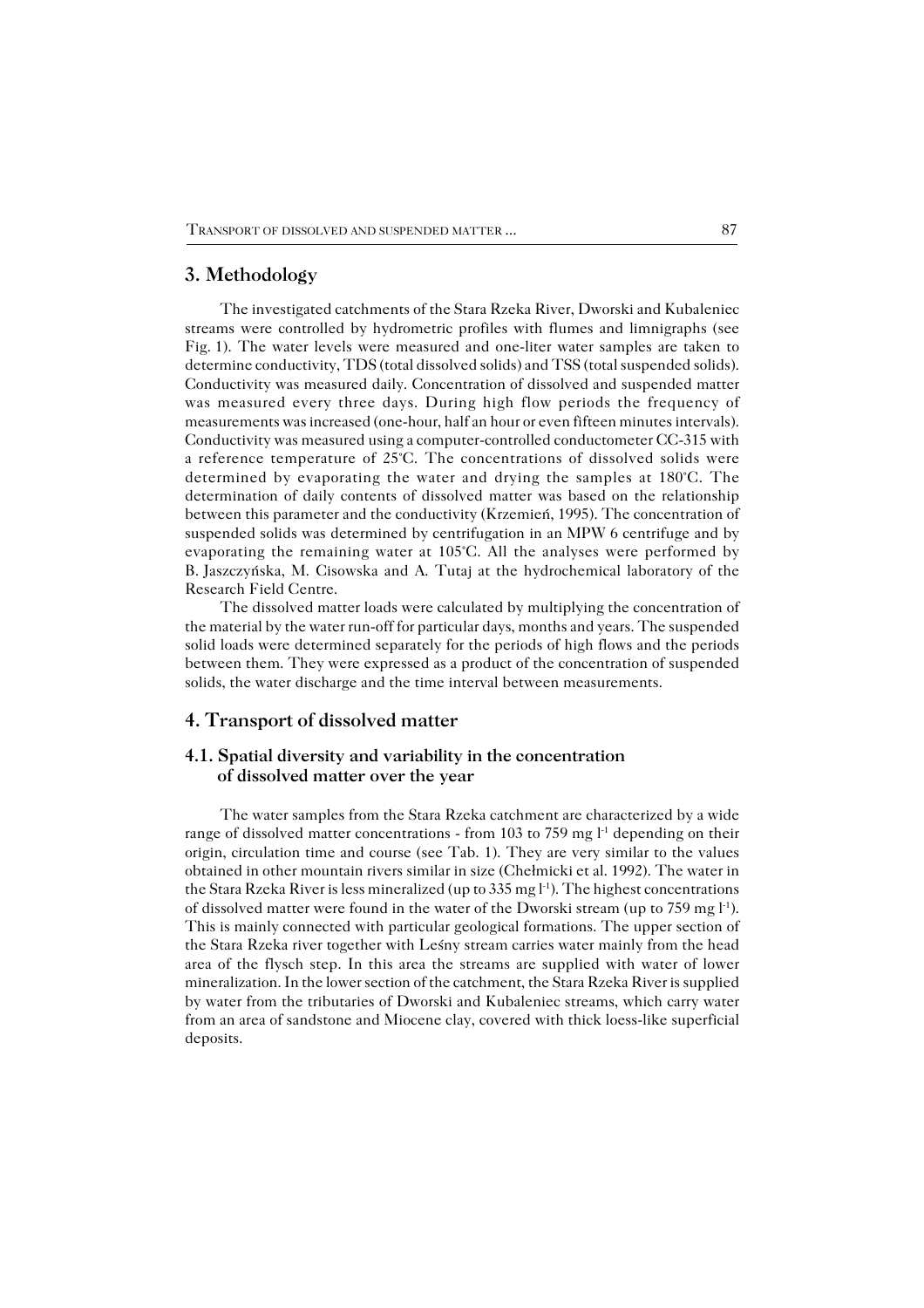#### **4.2. Variability in dissolved matter transport during high flows**

During the high flow periods there is a very discernible decrease in the concentration of dissolved matter. The largest decrease in concentration takes place in small catchments such as the Dworski and Kubaleniec streams. The lowest concentrations were noted in the Dworski stream during a major flow event on June 10, 1996. The degree of variability in mineralization of the Stara Rzeka is significantly lower than in the case of Dworski stream, which is linked with the different functioning patterns of various types of water courses (see Tab. 1). During precipitation events, as well as thaw and snowmelt periods, the level and rate of mineralization changes depending on the mechanism and intensity of surface runoff (Chełmicki et al., 1992). During high flow periods, changes in concentration are the most significant, and particular high flow events are characterized by individual time−distributions of the mineral content (Froehlich, 1982).

## **4.3. Dissolved matter runoff from the watershed**

Throughout the period of study the transport of dissolved matter from the Stara Rzeka and Dworski catchments was, to a large degree, related to the runoff regime in streams (Tab. 3 and 4, Fig. 2 and 3). Usually the most intense runoff of this type of material from particular catchments occurs during the winter season and is linked with snowmelt− and precipitation−caused high flows. Only during very humid years, the runoff of this material may slightly dominate during the summer season (Fig. 4). The contribution of the winter season to the transport of dissolved material from the drainage area of the Stara Rzeka ranges between 40.5% and 92.5%, and in the Dworski stream catchment it varies between 49.8% and 87.6%. The highest monthly loads were carried from both catchments mainly in March and April. Only in 1996 did the maximum load occur in both catchments in September. The lowest loads in both catchments generally occurred during the summer low discharge periods in July or August (see Fig. 2 and 3).

During the period investigated (1993−1996), the annual loads of dissolved matter flowing out from the drainage basin of Stara Rzeka River ranged from 657.9 to 1,327.2 tons. During the same period, waters of the Dworski catchment carried between 13.7 and 21.4 tons of matter.

The rate of chemical denudation in the Stara Rzeka catchment ranged from 29.4 tons km−2 per annum in 1995 to 59.3 tons km−2 per annum in 1996. In the Dworski stream this parameter varied between 47.2 tons km<sup>-2</sup> per annum in 1995 to 73.8 tons km−2 per annum in 1996.

## **5. Transport of suspended matter**

#### **5.1. Annual variability of suspended matter concentration**

The concentrations of suspended matter recorded to date in the Stara Rzeka drainage area do not differ from the values observed in other foothill catchments (see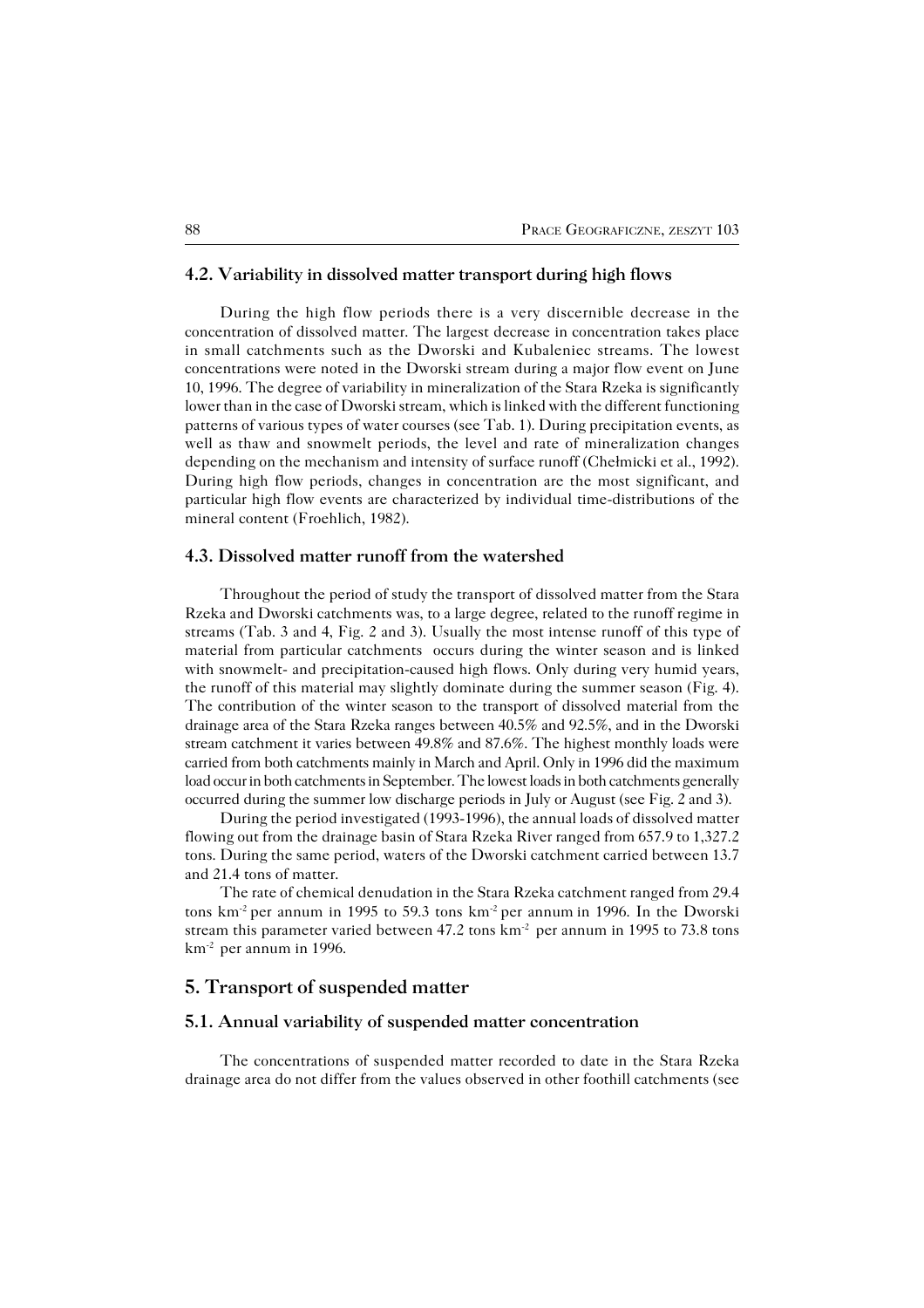TRANSPORT OF DISSOLVED AND SUSPENDED MATTER ... 89

Fig. 2. Monthly loads (in tons) of dissolved matter exported from the Stara Rzeka catchment in 1993−1996.

Rys. 2. Miesięczne ładunki wyniesionego ładunku rozpuszczonego ze zlewni Starej Rzeki w latach 1993−1996 (w tonach).

Fig. 3. Monthly loads (in tons) of dissolved matter exported from the Dworski Potok catchment in 1993−1996.

Rys. 3. Miesięczne ładunki wyniesionego ładunku rozpuszczonego ze zlewni Dworskiego Potoku w latach 1993−1996 (w tonach).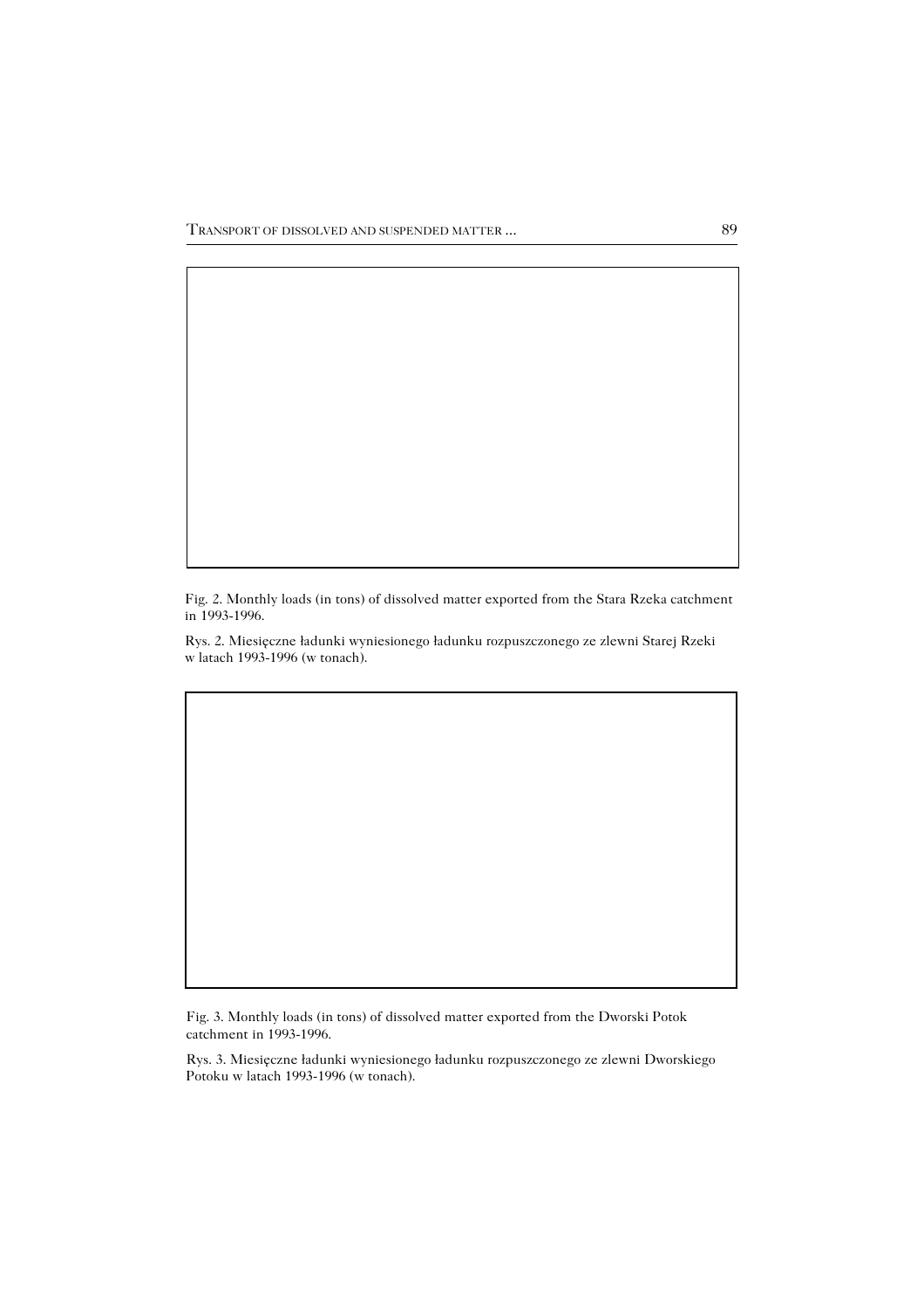Fig. 4. Percentage share of the six month seasons: winter (a) and summer (b) in the export of dissolved matter from the Stara Rzeka and Dworski Potok catchments in 1993−1996.

Rys. 4. Procentowy udział wyniesionego materiału rozpuszczonego ze zlewni Starej Rzeki i Dworskiego Potoku w półroczach: zimowym (a) i letnim (b) w latach 1993−1996.

Tab. 1, after Krzemień, Święchowicz, 1992). In the literature addressing the issue of the foothill catchments the maximum quoted suspended matter concentrations ranged between 1000 and 7040 mg l<sup>-1</sup>. The maximum concentration (13,298 mg l<sup>-1</sup>) was recorded on June 10, 1996.. These values are definitely lower than those recorded in the Beskid catchments (Froehlich, 1982). The highest suspended matter concentration recorded in Stara Rzeka reaches only 50% of the values recorded in the rivers of the Beskid Mountains.

During the study period, the maximum concentrations of suspended matter during the snowmelt-related and summer high flows ranged from 1335 to 13,298 mg l<sup>-1</sup> in Stara Rzeka and from 108 to 2006 mg l<sup>-1</sup> in Dworski stream. Relatively low maximum values of suspended matter concentration (213-339 mg  $l^{-1}$ ) have been recorded for Kubaleniec stream, which cuts through the broad meadows covering the bottom of the valley (see Tab. 1). During the intervals between high flow events, small amounts of suspended matter are exported from the catchment. The concentration of suspended matter at this time reached about 19-21 mg l<sup>-1</sup>. The suspended matter content often varies in an annual and daily cycles. These periodical changes in transport rate result not only from events occurring over the entire area of the catchment but also, to a major extent, from the hydrodynamic and hydraulic conditions of the stream bed (Kostrzewski, Zwoliński, 1992).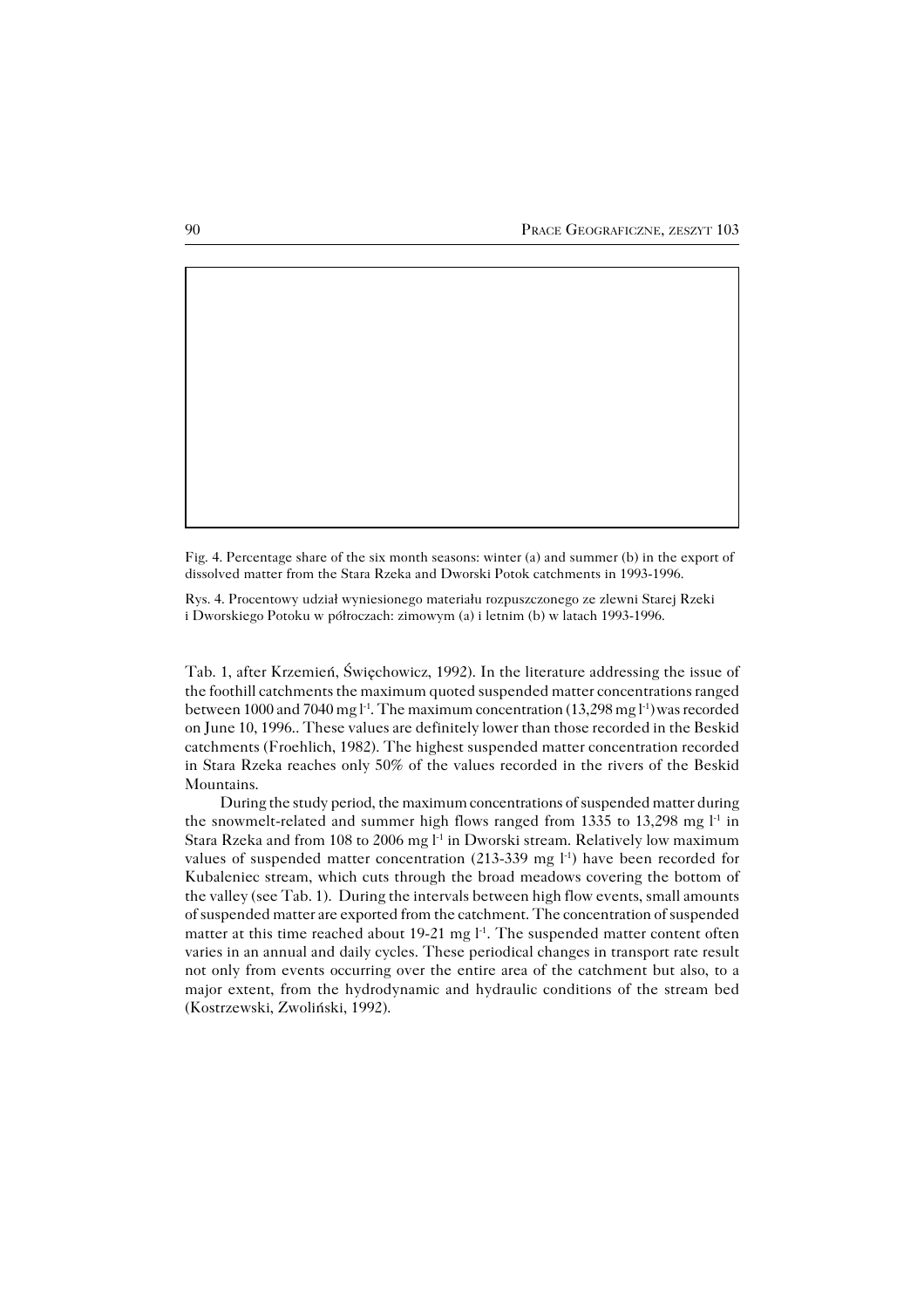#### **5.2. Variability in suspended matter concentration during high flow events**

The culmination of suspended matter concentration in the Stara Rzeka River always occurs before the maximum discharge, after 36−98% of the water level peak is reached (Krzemień, Święchowicz, 1992). This indicates a quick supply of fine material from the river bed and its nearest surroundings. A different situation occurs in Dworski and Kubaleniec streams, where the maximum concentration of suspended solids may occur before the flow culmination, at about 81−98% of its height (Figs 5 and 6). Such a situation is linked with a more complex supply of fine material to the stream bed, similar to other Carpathian (Beskid Mts) rivers (Froehlich, 1975). The characteristic feature of all investigated streams is that during subsequent high discharge events the reserves of fine material are quickly exhausted and despite the discharge rates the concentration of suspended matter decreases quickly. This process is particularly discernible in the Dworski stream (see Fig. 6). During high flow events of different scales, the concentration of suspended matter was usually higher in the stream than in its tributaries. For example during high flow events caused by continuous rains (2−5mm h−1) the concentration reached 500−1127 mg l<sup>-1</sup> in the Stara Rzeka River and 50−150 mg l<sup>-1</sup> in the Dworski stream.

#### **5.3. Export of suspended matter from the catchment**

In particular years, the monthly loads of suspended matter exported from the catchments of the Stara Rzeka River and Dworski stream indicated a discernible culmination during the spring season (April − June) (Figs 7 and 8). The highest loads of suspended matter occurred during months when high discharge events took place. This happened both during dry and wet years. During such months, 34 to 95% of the annual load of suspended matter from the Stara Rzeka River catchment and 31 to 73% of the annual load of suspended matter from Dworski stream is exported. During a single high flow event as much as 40% of the annual load can be exported (as compared to a 'wet' hydrological year) and twice as much as during a 'dry' hydrological year. This applies to both the Stara Rzeka River and Dworski stream catchments. During the hydrological years of 1993 and 1994 most of suspended particulate matter was exported from the two catchments during the winter season, especially during the snowmelt− related high flow events. The share of this six−month period reached 73.8−99.6% in the Stara Rzeka river and 85.6−93.0% in the Dworski stream. In the hydrological years 1995 and 1996 the majority of suspended matter was exported during the summer season (in both catchments and in similar percentages) (Fig. 9). The lowest monthly loads of suspended particulate matter were exported during summer or autumn low− flow periods, mainly in August and October (see Figs 7 and 8).

In the course of a year 213.8 tonnes in 1995 and 1,338.8 tonnes in 1996 of suspended matter were exported from the Stara Rzeka River catchment. The export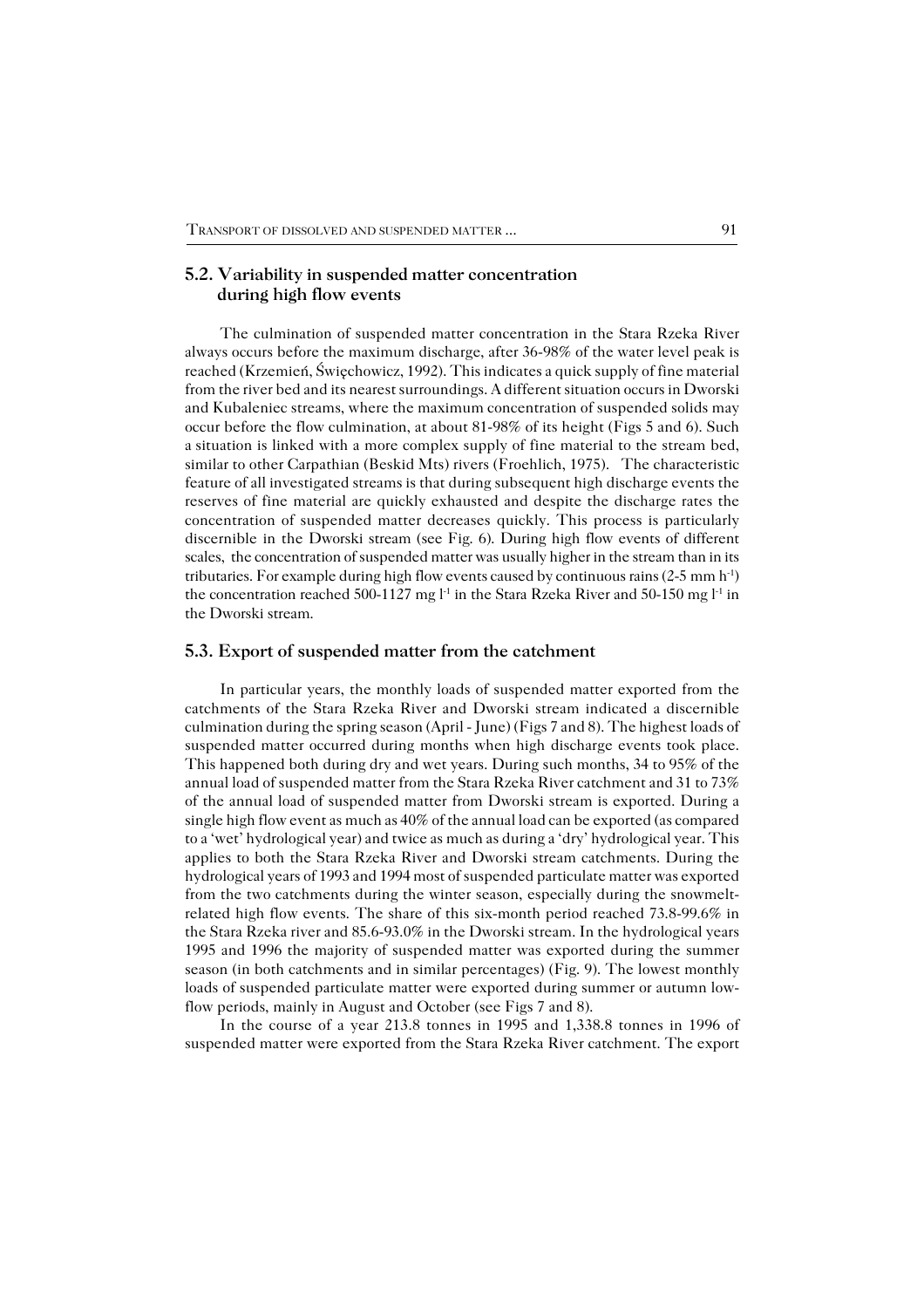Fig. 5. Water discharge (Q) and concentration of suspended particulate matter (TSS) in Kubaleniec stream during the high flow of May 18−20 1994.

Rys. 5. Przepływ wody (Q) i koncentracja zawiesiny (TSS) w Kubaleńcu podczas wezbrania 18−20 maja 1994 r.

rate in the Dworski stream catchment ranged from 1.44 tonnes in 1993 to 12.48 tonnes in 1996.

Based on the studies carried out to date it can be stated that most of the suspended matter exported comes from the stream beds and their immediate surroundings. The concentration of suspended matter in surface runoff water on non−vegetated slopes reached a maximum of 176-264 mg l<sup>-1</sup> and on grass-covered slopes - 34-63 mg l<sup>-1</sup> (Krzemień, Święchowicz, 1992). The material washed out from ploughed slopes is accumulated on the flat, grass−covered valley bottoms (Phots 1 and 2). This process is particularly marked during high precipitation events and snowmelt periods. During major high−flow events in the tributaries of the Stara Rzeka river, the maximum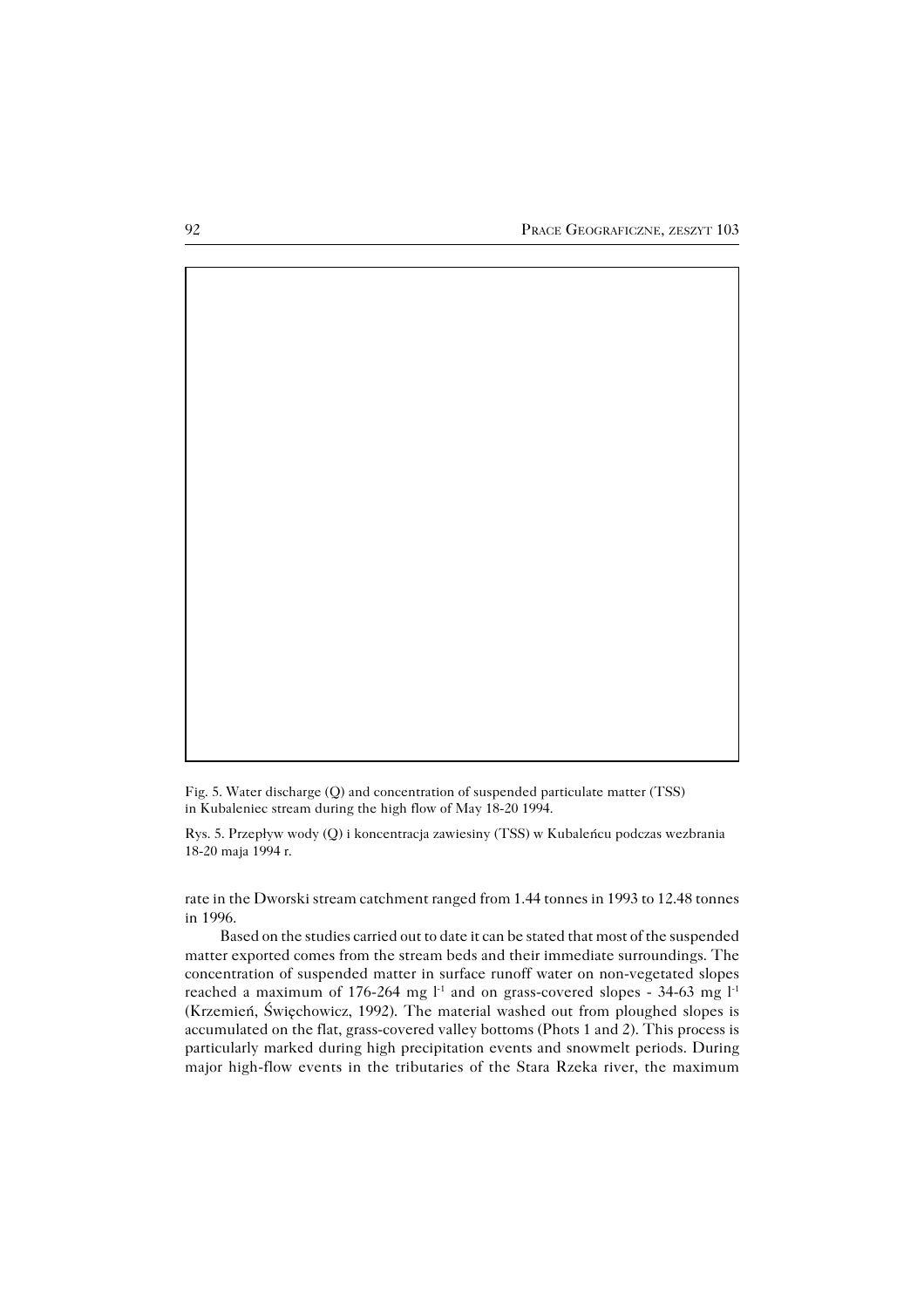Fig. 6. Water discharge (Q) and concentration of suspended particulate matter (TSS) in the Dworski Potok stream during the high flow event on May 1−4, 1989.

Rys. 6. Przepływ wody (Q) i koncentracja zawiesiny (TSS) w Dworskim Potoku podczas wezbrania 1−4 maja 1989 r.

observed concentration of suspended particulate matter was 2006 mg l−1 in the Dworski stream (see Tab. 1). In the Stara Rzeka bed, the values recorded at the same time reached 13,298 mg l<sup>-1</sup>. A similar situation occurred in the catchment of Kubaleniec, where the concentration of suspended particulate matter on the paths reached 308 mg l<sup>-1</sup>, in field furrows up to 25,416 mg l<sup>-1</sup>, within the valley bottom meadows 11 mg l<sup>-1</sup> and in the bed of the Kubaleniec stream 166 mg l−1 (Wójcik, 1994). The material moved on the slopes (mainly in ploughing furrows and on the roads) is mostly accumulated at the foot of the slopes, on the borderline between ploughed fields and meadows (see Phots 1 and 2). The analysis of clastic material pathways from the summit areas, through the small streams beds to the main streams, indicates step increases of concentrations in the main streams. In the bed of Stara Rzeka, deeply incised in the valley bottom, at slightly higher flow rates, the stream can be supplied with particulate matter originating from river banks. The supply of clastic material is facilitated by the winding course of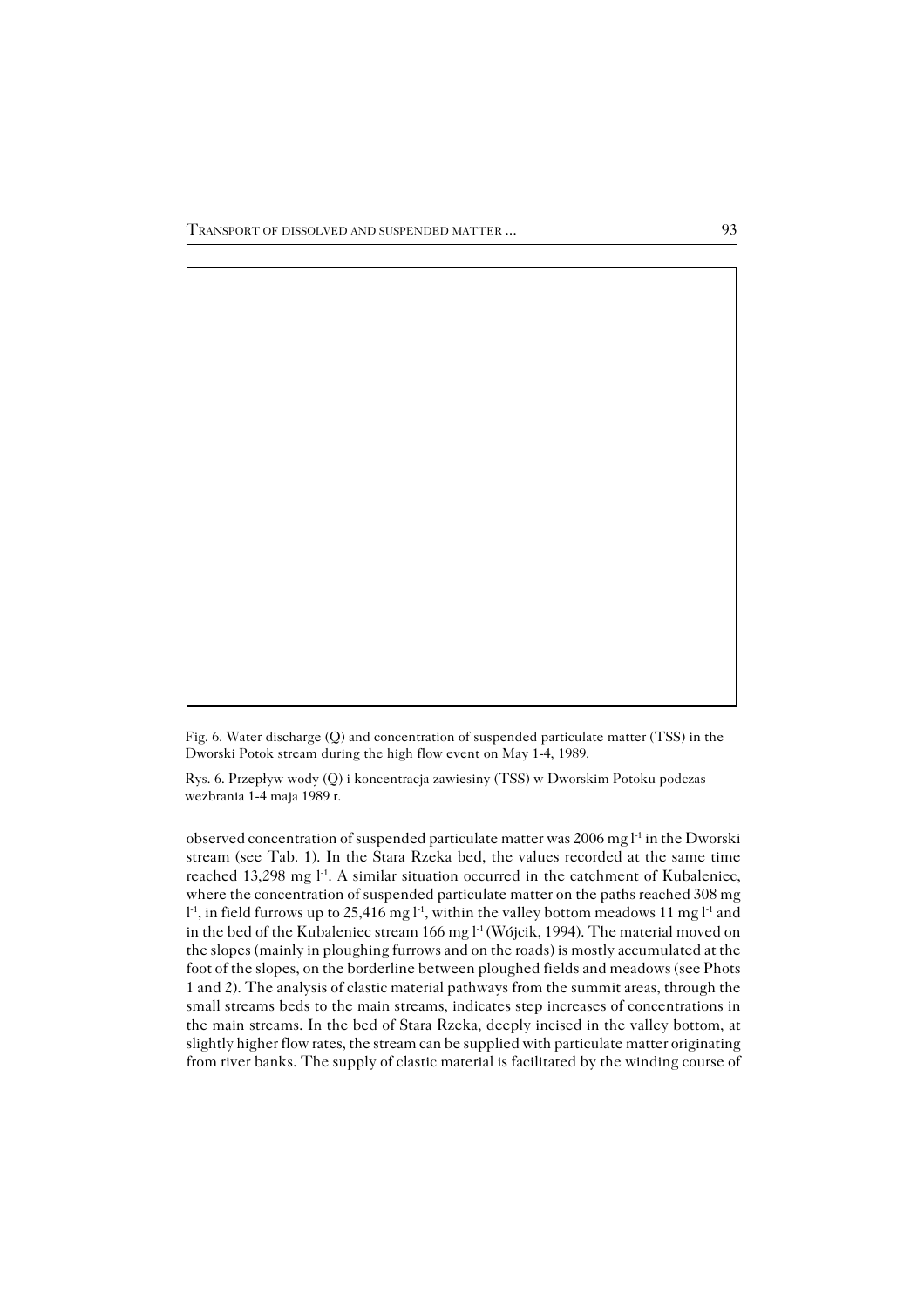Fig. 7. Monthly loads (in tons) of suspended particulate matter exported from the Stara Rzeka River catchment in 1993−1996.

Rys. 7. Miesięczne ładunki wyniesionej zawiesiny ze zlewni Starej Rzeki w latach 1993−1996 (w tonach).

Fig. 8. Monthly loads (in tons) of suspended particulate matter exported from the Dworski Potok Stream catchment in 1993−1996.

Rys. 8. Miesięczne ładunki wyniesionej zawiesiny ze zlewni Dworskiego Potoku w latach 1993−1996 (w tonach).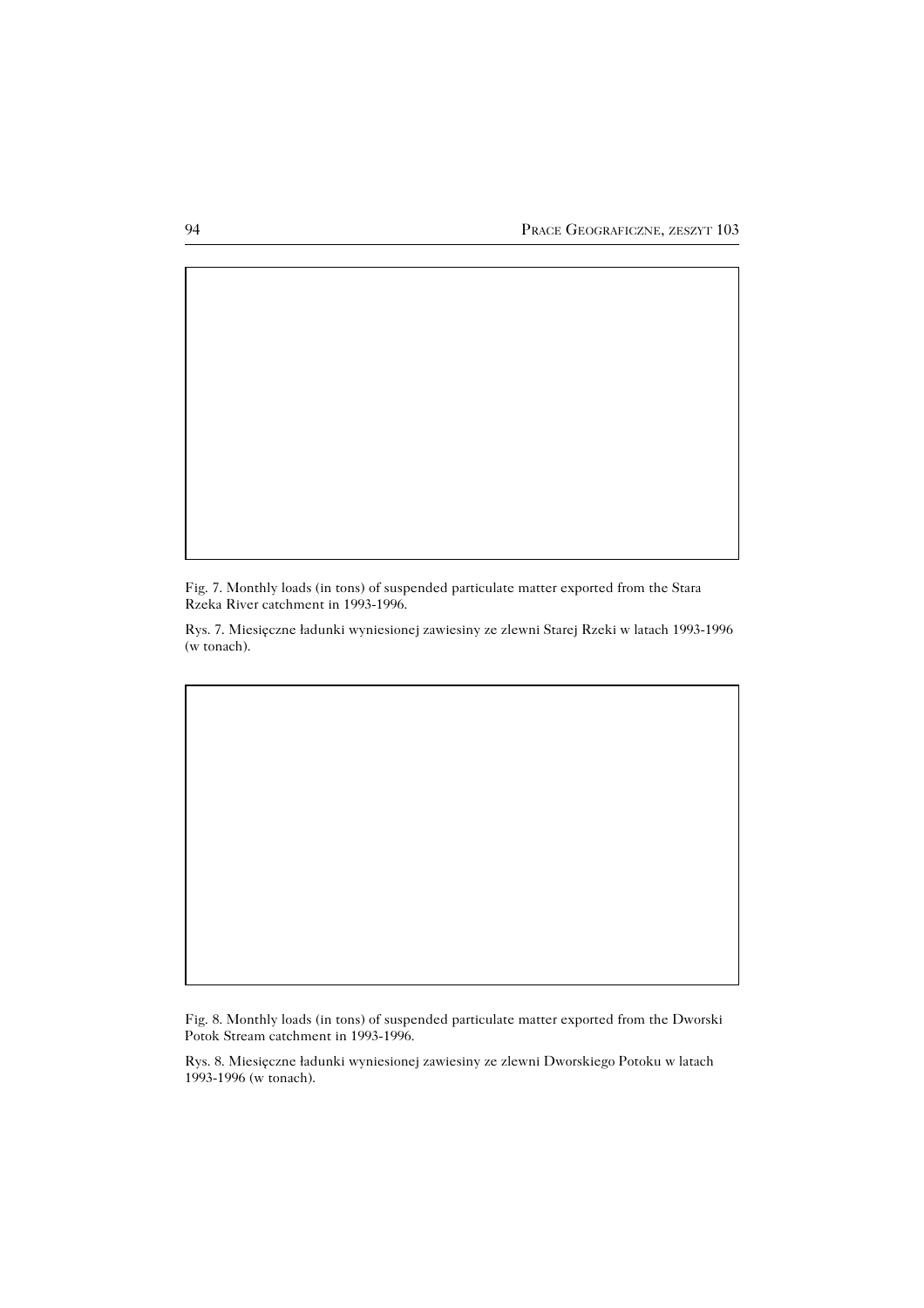Phot. 1. Clastic material exported from ploughed fields and deposited on the meadow at the foot of the slopes in the Kubaleniec stream valley after intense precipitation on April 1−7, 1994 (total precipitation of 75 mm).

Fot. 1. Materiał klastyczny wynoszony z pól ornych i deponowany na łące u podnóża stoków w dolinie Kubaleńca po intensywnych opadach o sumie 75 mm w dniach 1−7 kwietnia 1994 r.

the river with numerous bank undercuts. It is also worth mentioning that the beds of small foothill water courses are mostly vegetated and that during high flow events, the reserves of material available for transportation are quickly exhausted (see Fig. 6). The suspended particulate matter exported from a foothill catchment originates from a small percentage of the total catchment area. The indexes of mechanical denudation (sediment yield) are rightly criticized for they do not provide comprehensive information on the export processes over short periods of time. They are however applied in literature. In the area investigated the indexes ranged from 4.96 to 43.04 tons km<sup>-2</sup> per annum in the Dworski stream catchment and from 9.54 to 59.67 tons km<sup>-2</sup> per annum in the Stara Rzeka catchment.

## **6. Relations between the types of material exported**

The course and intensity of morphogenetic processes related to running water in a particular catchment can be well illustrated by the relationships between the types of material transported (Walling, Webb, 1981; Kostrzewski et al., 1994). In the area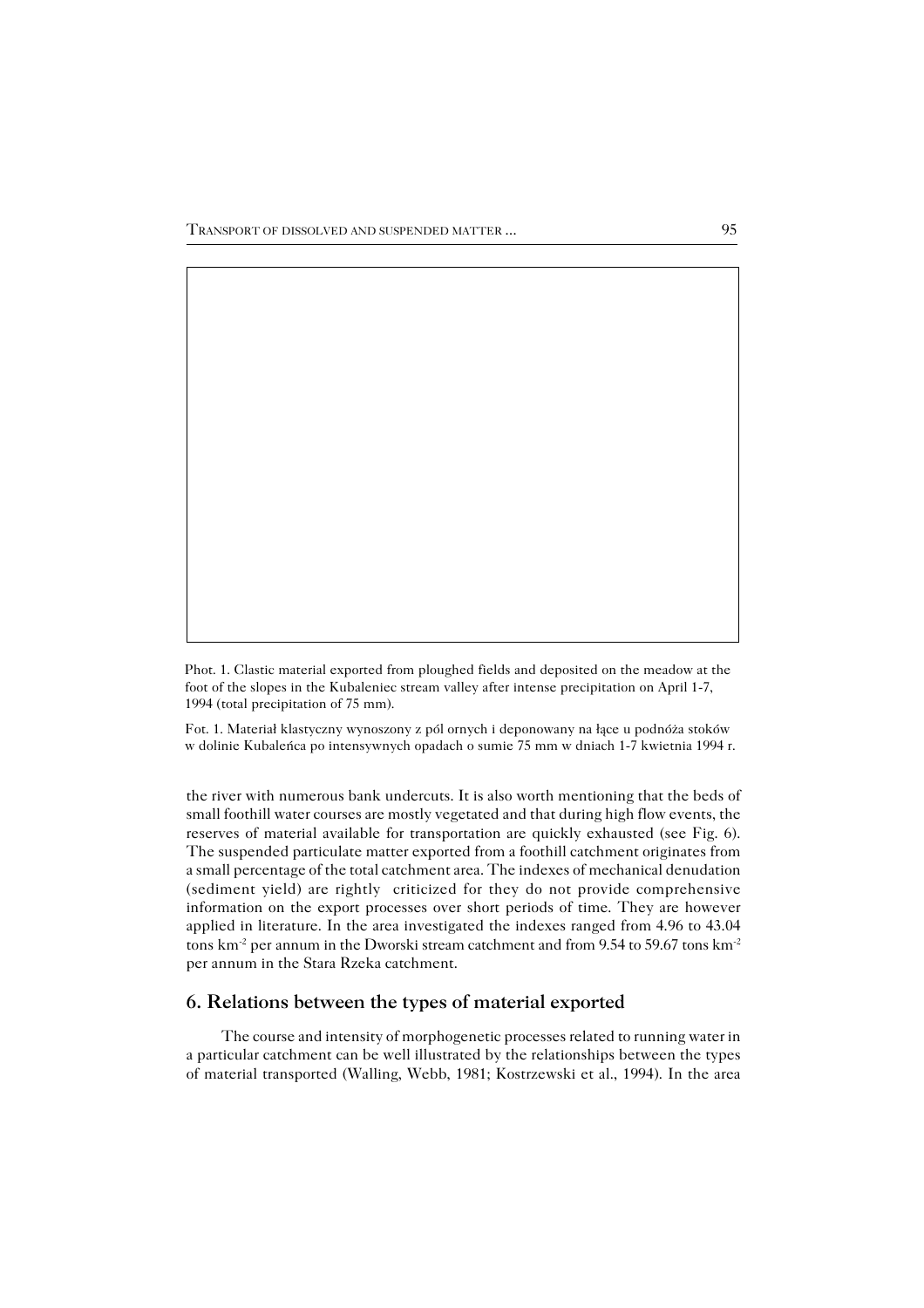Phot. 2. A fragment of the colluvial cone at the foot of a slope in the Kubaleniec Stream valley formed after the high flow event in April 1994.

Fot. 2. Fragment stożka proluwialnego u podnóża stoków w dolinie Kubaleńca, powstałego podczas wezbrania w kwietniu 1994 r.

studied the ratio between dissolved material (Ld) and suspended matter load (Ls) exported from the Stara Rzeka catchment ranged between 49.0:51.0 and 75.5:24.5. In the Dworski stream catchment this ratio ranged from 63.2:36.8 to 90.9:9.1. Assuming that  $Ls = 1$ , the ratios between the loads discussed are as follows:

|                                                         |  | 1993 1994 1995 1996           |  |
|---------------------------------------------------------|--|-------------------------------|--|
| Stara Rzeka River (Ld:Ls)   1.43:1 0.96:1 3.08:1 1.01:1 |  |                               |  |
| Dworski (Ld:Ls)                                         |  | $9.97:1$ 4.50:1 4.46:1 1.71:1 |  |

The above values show the domination of chemical denudation processes over mechanical denudation. In larger catchments such as Stara Rzeka, chemical denudation may exceed mechanical erosion by a maximum of 300%. In 'wet' years however, mechanical denudation may be equal to the chemical process or become even more intense. In smaller catchments chemical denudation exceeds mechanical denudation by 170 to 1000%. Based on the data above it may be concluded that in the area of the Carpathian Foothills (at least in its marginal zone) chemical denudation exceeds mechanical denudation. This situation is thus different from that in the Beskid part of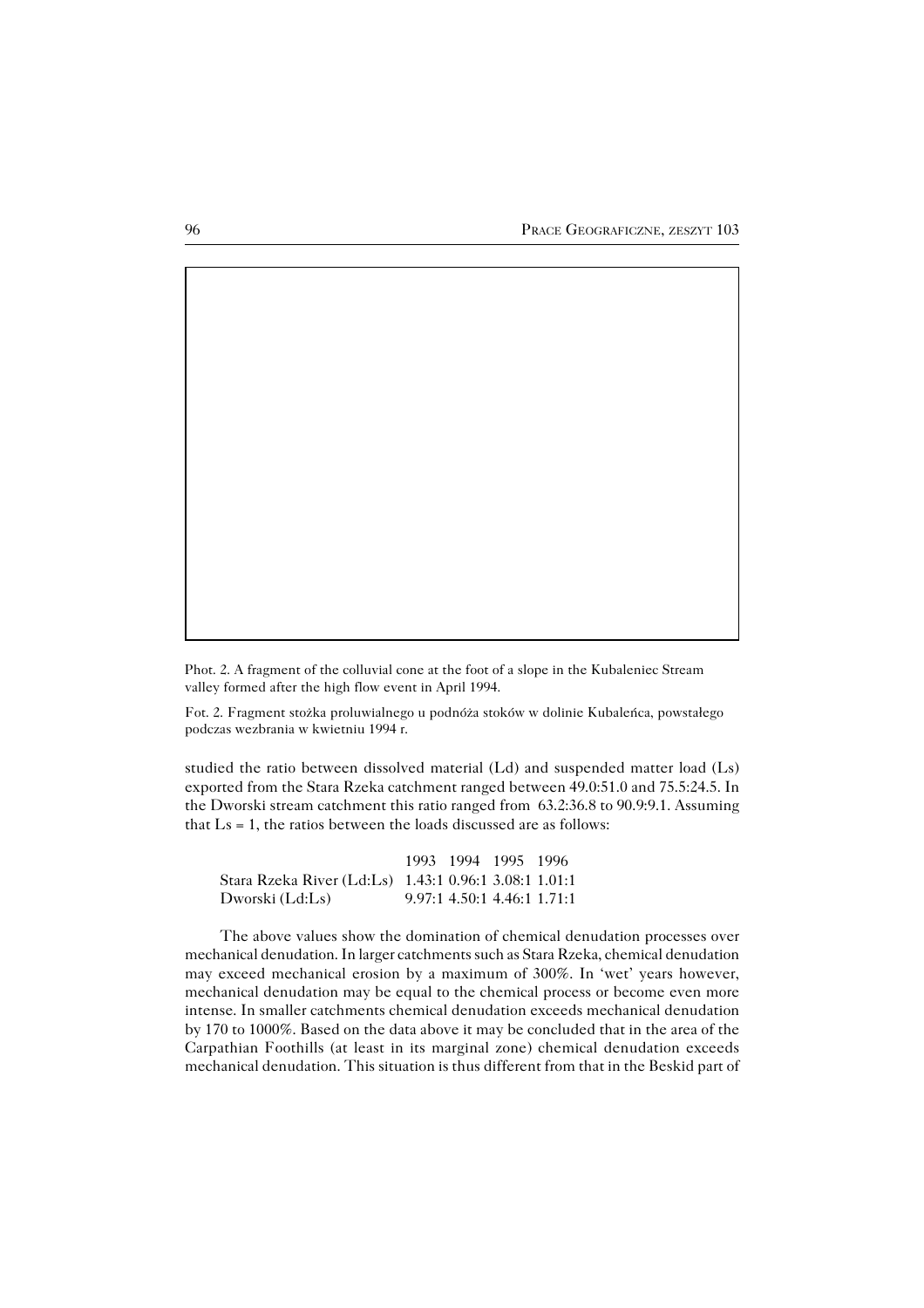Fig. 9. Percentage contributions of the winter (a) and summer (b) seasons in the export of suspended particulate matter from the Stara Rzeka River and Dworski stream catchments in 1993−1996.

Rys. 9. Procentowy udział wyniesionej zawiesiny ze zlewni Starej Rzeki i Dworskiego Potoku w półroczach: zimowym (a) i letnim (b) w latach 1993−1996.

the Carpathians (Froehlich, 1975). The idea that the degradation of the Carpathian Foothills due to the river export of suspended matter is definitely higher than in the Beskid Mountains (Łajczak, 1989, 1992) should also be verified. Mechanical denudation in the Foothills has until now been defined (due to the lack of other data) on the basis of values of fluvial denudation indicators calculated for transit rivers flowing through the area (Łajczak, 1989, 1992). These rivers (eg. Skawa, Raba, Dunajec) are fed in other regions and transported material comes in great measure from their channels. Calculated indicators of fluvial mechanical denudation can be considerably overestimated. The values calculated by A. Łajczak (1989) for the Carpathian Foothills, relative to the values registered for the Stara Rzeka catchment situated within the Foothill area are 25−40 times higher. Comparing results from around Łazy and values in the literature (Maruszczak, 1984; Łajczak 1989, 1992) leads to the conclusion that mechanical denudation in the Foothills is lower than in the Beskids (by between two and a dozen or so times).

## **7. Conclusions**

In the Wieliczka Foothills the valley floors are broad and flat. They are cut with deep, steep−sloped channels, in which the stream beds are formed. The slopes are mostly occupied by ploughed fields and the bottoms of the valleys are covered with grasslands. Such relief and landuse pattern cause the stream beds to be weakly supplied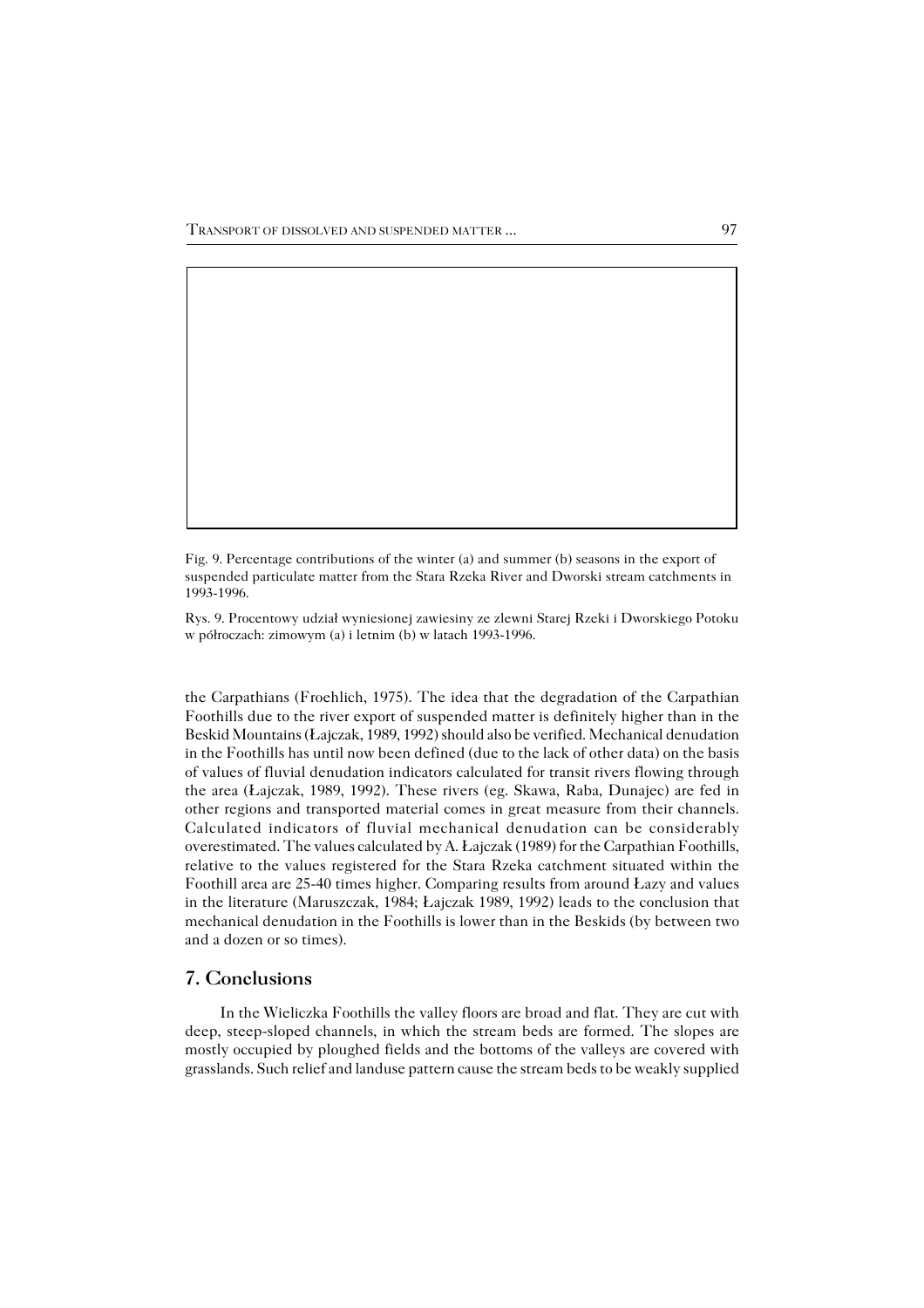with clastic material from the slopes. The material displaced on the slopes is mostly accumulated at the foot of the slopes and mainly originates from the beds of the water courses. Such a process leads to a widening of the channels which cut the valley floors. The relatively high diversity of the suspended particulate matter concentrations in particular streams depends on the stage of development of their beds and the supply of material from the surrounding area. Another discernible regularity is that the concentration of suspended particulate matter during high flow events increases with the increase in size of the stream bed. As in other areas, the role of high flow events in the export of matter from a particular catchment area is tremendous.

On the basis of several years of field studies and literature data on foothill catchments it may be concluded that the maximum values of suspended particulate matter concentrations in the Wieliczka Foothills are definitely lower than the corresponding values recorded in the rivers of the Beskid Mountains. Chemical denudation generally dominates over mechanical one. The direct geomorphological transformation of this area is however more dependent on mechanical denudation.

The studies carried out in the surroundings of the Research Field Centre in Łazy led to the conclusion that in the Carpathian Foothill area, chemical denudation dominates over mechanical one. Literature on the Beskid Mts., part of the Carpathians, indicates a reverse situation. The results obtained to date suggest that mechanical denudation in the area of the Wieliczka Foothills is significantly lower than in the Beskid Mountains.

#### **Acknowledgements**

In 1993 to 1995 the studies were co−financed by the Committee of Scientific Research, under grant No. PB 0389/P2/93/04 and the Institute of Geography, Jagiellonian University.

### **References**

- Chełmicki W., Kaszowski L., Święchowicz J. (1992): *Zróżnicowanie i zmienność koncentracji materiału rozpuszczonego w zlewni Starej Rzeki*, Zesz. Nauk. UJ, Prace Geogr., 88.
- Chełmicki W., Baścik M., Karteczka J. (1996): *Bilans wodny pogórskich zlewni Starej Rzeki iDworskiego Potoku w latach 1987−1995* [in:] L. Kaszowski (ed.), *Dynamika i antropogeniczne przeobrażenia środowiska przyrodniczego Progu Karpat między Rabą a Uszwicą,* Instytut Geografii UJ, Kraków.
- Figuła K. (1966): *Badania transportu rumowiska w ciekach górskich i pogórskich o różnej budowie geologicznej i użytkowaniu,* Wiad. Inst. Melior. i Użytk. Ziel., 6, 3.
- Froehlich W. (1975): *Dynamika transportu fluwialnego Kamienicy Nawojowskiej*, Prace Geogr. IG iPZ PAN, 114.
- Froehlich W. (1982): *Mechanizm transportu fluwialnego i dostawa zwietrzelin do koryta w górskiej zlewni fliszowej*, Prace Geogr. IG i PZ PAN, 143.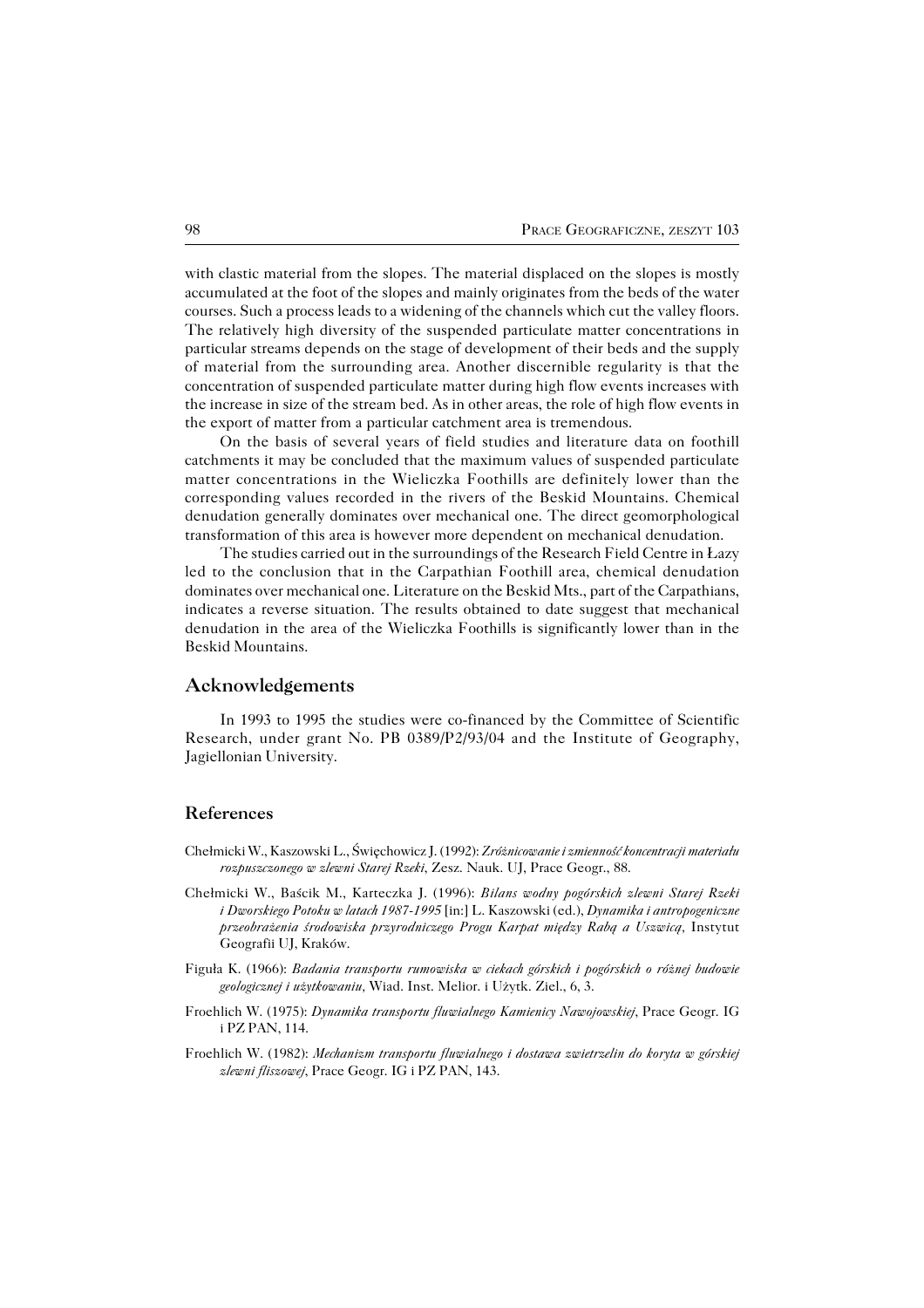- Kostrzewski A., Mazurek M., Zwoliński Z. (1994): *Dynamika transportu fluwialnego górnej Parsęty jako odbicie funkcjonowania systemu zlewni*, Stow. Geomorf. Pol., Poznań.
- Krzemień K., Święchowicz J. (1992): *Zróżnicowanie i zmienność koncentracji zawiesiny w zlewni Starej Rzeki*, Zesz. Nauk. UJ, Prace Geogr., 88.
- Krzemień K. (1995): *Odprowadzanie materiału rozpuszczonego i zawiesiny z pogórskich zlewni Starej Rzeki i Dworskiego Potoku w latach 1993−1995* [in:] L. Kaszowski (ed.), *Dynamika iantropogeniczne przeobrażenia środowiska przyrodniczego progu Karpat między Rabą i Uszwicą*, Instytut Geografii UJ, Kraków.
- Łajczak A. (1989): *Zróżnicowanie transportu zawiesiny w karpackiej części dorzecza Wisły*, IGiPZ PAN, Dok. Geogr., 5.
- Łajczak A. (1992): *Odpływ materiału unoszonego ze zlewni karpackich dopływów Wisły*, Probl. Zagosp. Ziem Górskich, 35.
- Maruszczak H. (1984): *Spatial and temporal differentiation of fluvial sediment yield in the Vistula River Basin*, Geogr. Polonica, 50.
- Reniger A. (1957): *Ilość materiału unoszonego ze zlewni podgórskiej rzeki Mleczki*, Gosp. Wodna, 7.
- Welc A. (1985): *Zmienność denudacji chemicznej w Karpatach fliszowych (na przykładzie zlewni potoku Bystrzanka),* IGiPZ PAN, Dok. Geogr., 5.
- Wójcik R. (1994): *Współczesna denudacja w pogórskiej zlewni użytkowanej rolniczo na przykładzie Potoku Brzeźnickiego*, MSc. thesis at the Inst. of Geogr., Jagiellonian University (manuscript).
- Walling D.E., Webb B.W. (1981): *Water quality* [in:] J. Lewin (ed.), *British rivers*, George Allen and Unwin, London.

# **Transport materiału rozpuszczonego i zawiesiny w zlewniach Pogórza Wielickiego w okolicy Łazów**

#### **Streszczenie**

W opracowaniu przedstawiono zróżnicowanie i sezonową zmienność transportu materiału rozpuszczonego i zawiesiny w wybranych zlewniach Pogórza Wielickiego. Na podstawie czteroletnich badań stwierdzono duży wpływ rzeźby pogórskiej na ograniczone przemieszczanie materiału klastycznego od grzbietów do koryt potoków. Na Pogórzu Wielickim dna dolin są szerokie i płaskie. Rozcięte są głębokimi rynnami o stromych zboczach. Materiał klastyczny, uruchomiony na stokach, zatrzymywany jest w większości u podnóża stoków i w obrębie płaskich den dolin. Transportowany materiał zawiesinowy w potokach pochodzi w dużym stopniu z samych koryt. Taki proces prowadzi do powiększania rynny, która rozcina dno doliny.

Na podstawie kilkuletnich badań terenowych i literatury dotyczącej zlewni pogórskich można stwierdzić, że maksymalne wartości koncentracji zawiesiny w rejonie Pogórza Wielickiego są zdecydowanie niższe niż analogiczne wartości uzyskane dla